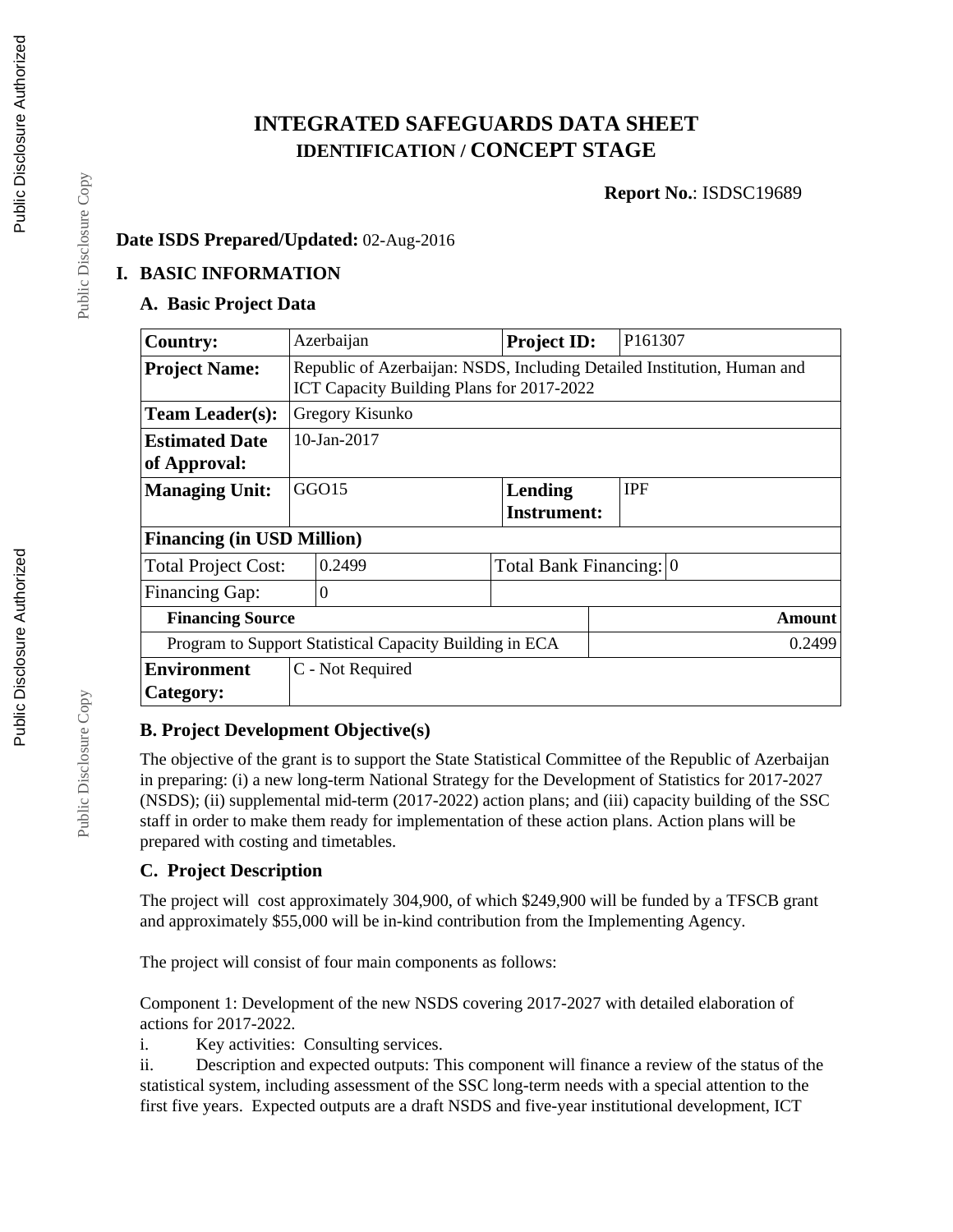(including hard- and software, analytical tools and information security needs), and human resource capacity building activity plans, cost estimates, and timetables.

Component 2. A review and discussion of the NSDS and action plans with all stakeholders (within and outside of the SSC and GoAz).

i. Key activities: National consultations, workshops and consulting services

ii. Description and expected outputs: This component will finance national consultation and dissemination workshop to solicit feedback on whether priorities outlined in the NSDS and action plans reflect needs of the GoAz and civil society and on comprehensiveness and feasibility of the proposed action plans. The consultations and workshops will cement the ownership of the NSDS and action plans by stakeholders, data producers and users (including line ministries and civil society) and, therefore, help its successful implementation.

Component 3. Capacity building and training for the relevant SSC staff in implementation of action plans (projects).

i. Key activities: Statistical project implementation trainings conducted by international experts, seminars, study tours (2) and consulting services.

ii. Description and expected outputs: This component will finance experts and study tours aimed at preparing relevant SSC staff (mostly managers) to performing tasks related to implementation of three medium-term action plans prepared under this grant. The GoAz intends to improve performance of all aspects of the SSC performance and therefore, it is important to furnish the SSC staff with skill necessary to implement complex action plans for improvement of statistics. Study tours to countries implementing similar action plans will cement skills obtained through inclass trainings.

Component 4. Project implementation support.

i. Key activities: Consulting services, goods and services.

ii. Description and expected outputs: This component will finance national consultants supporting project implementation with logistical and other necessary goods and services (including office equipment, printing of materials and translation/i

#### **D. Project location and salient physical characteristics relevant to the safeguard analysis (if known)**

none

#### **E. Borrower's Institutional Capacity for Safeguard Policies**

n/a

**F. Environmental and Social Safeguards Specialists on the Team**

#### **II. SAFEGUARD POLICIES THAT MIGHT APPLY**

| <b>Safeguard Policies</b>               | Triggered?     | <b>Explanation (Optional)</b> |
|-----------------------------------------|----------------|-------------------------------|
| Environmental Assessment OP/<br>BP 4.01 | N <sub>0</sub> |                               |
| Natural Habitats OP/BP 4.04             | N <sub>0</sub> |                               |
| Forests OP/BP 4.36                      | No             |                               |
| Pest Management OP 4.09                 | N <sub>0</sub> |                               |
|                                         | No             |                               |